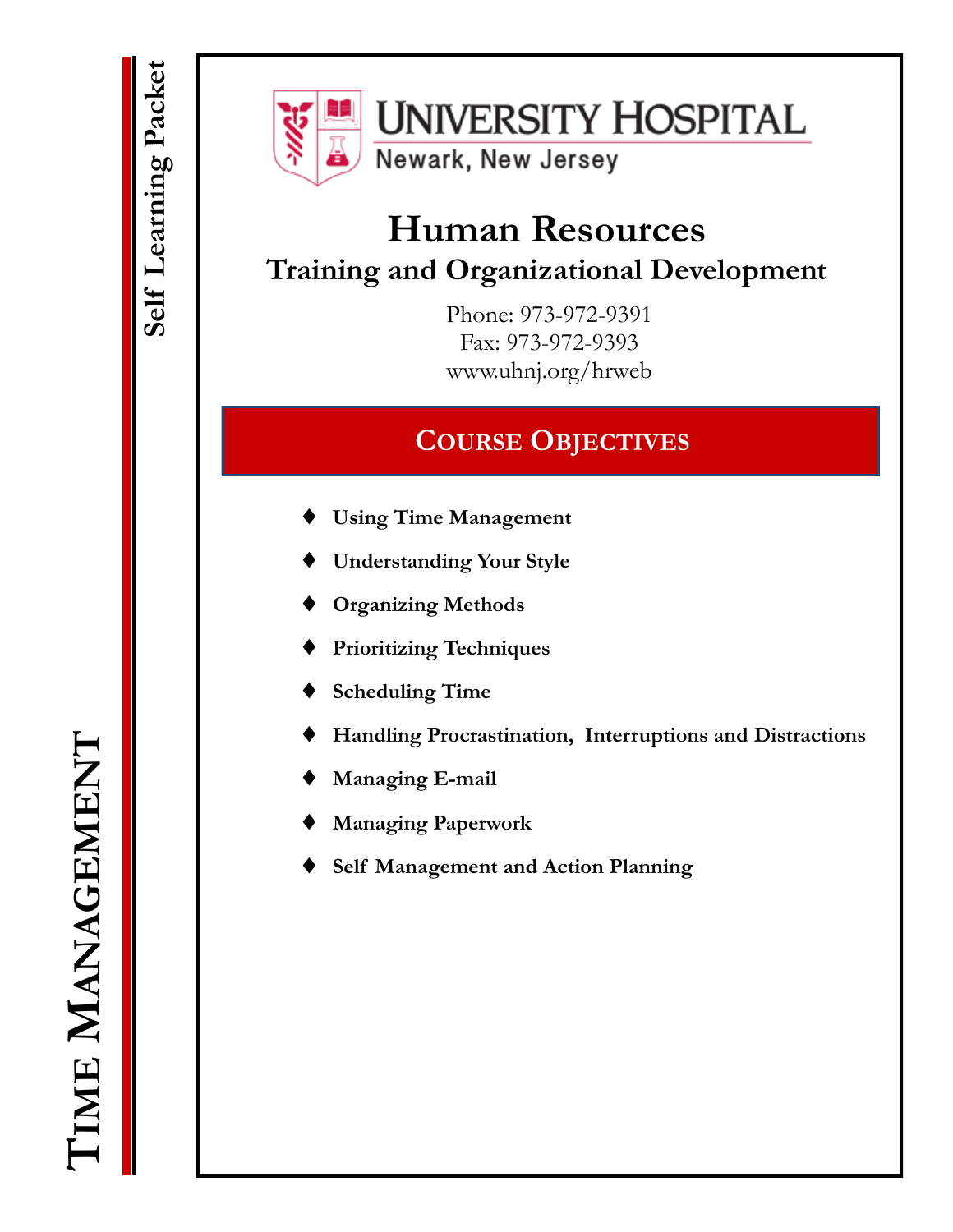# Time Management

## **Self-Learning Packet**

## **Introduction**

Time is finite. We only have so many hours to do what we need to do and what we want to do. When we manage our time effectively and efficiently, we reduce stress and frustration, we become more confident, we produce higher quality work and we feel better.

Time management is a personalized process, unique for each individual. There is no single time management technique that will work for everyone. What each person needs to do is analyze their current time management style, identify what behaviors are time wasters, and choose from the many strategies available - a combination of tools and techniques that will

enhance their ability to meet work requirements and improve their overall work/life balance.

There are many ways to improve time management using the systems and tools we already have in place, such as Groupwise, or the Microsoft applications, such as Outlook. If you are not comfortable with using the computer, you can use a regular calendar.

After you complete the selfassessments and review this material, you will select the strategies that will work best for your situation. As a result, you will feel more confident to manage your time and meet your work-related and personal goals.





## **Special points of interest:**

- Organizing
- Prioritizing
- Scheduling Time
- Procrastination
- Interruptions and **Distractions**
- Managing E-Mail
- Managing Paperwork

## **Instructions**

- 1. Print this learning packet so you can take notes and utilize the tools.
- 2. After reading section 1, take from 1-day to 1-week to track your time and identify problem areas, using your own calendar or the template provided for you.
- 3. Complete the reading. Focus on areas that need development based on the selfassessment.
- 4. Based on what you have learned about yourself and time management practices, complete the action plan on the last page of this packet.
- 5. Review the action plan with your supervisor and ask your supervisor to sign.
- 6. Set a follow-up meeting with your supervisor to discuss the progress you have made and define steps for continuous improvement.

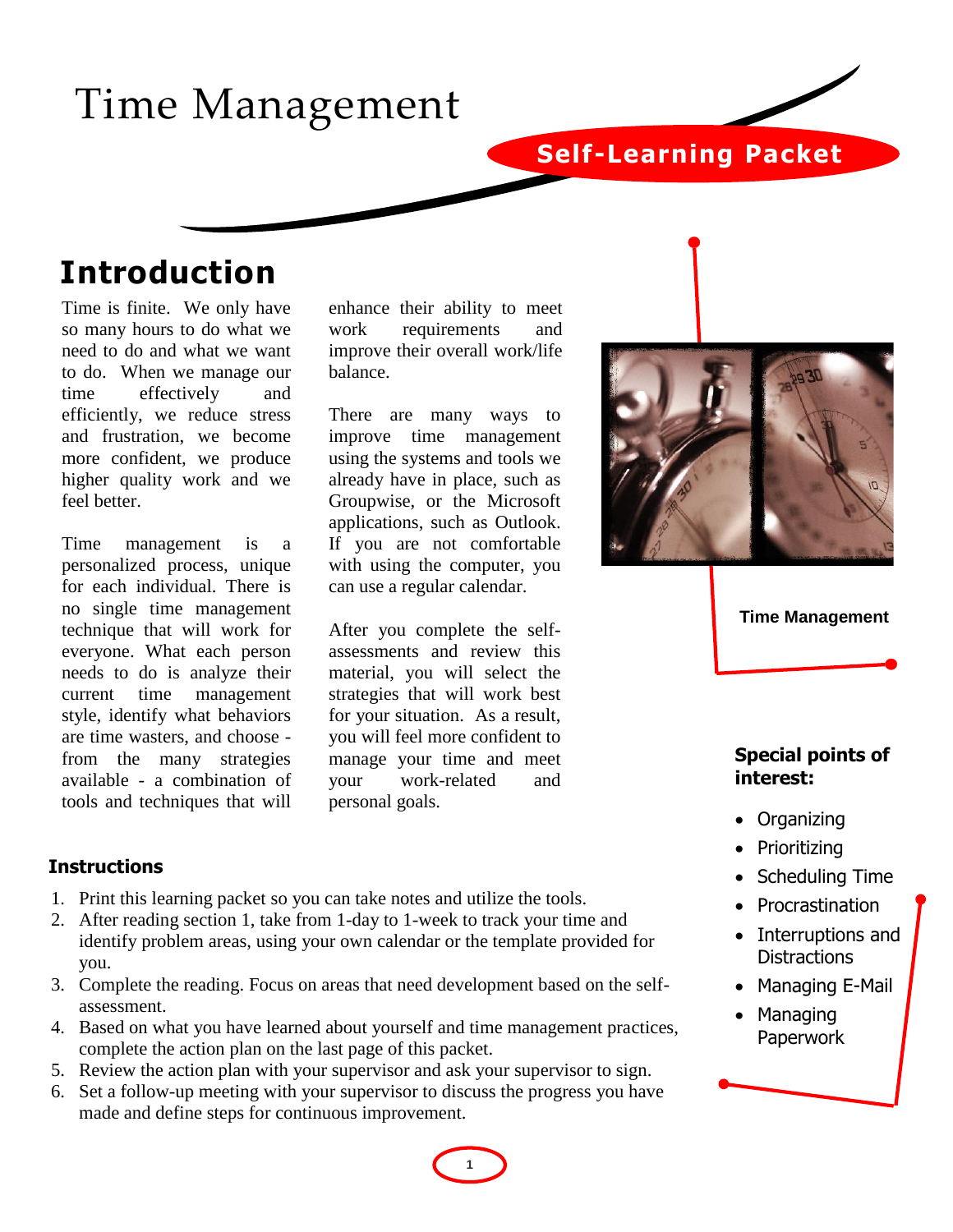## **Section 1: Time Management Defined**

**Time management is about using time effectively to achieve desired results**. To be an effective time manager you must first understand how you spend your time now, what works and what wastes time. Then you need to be familiar with the variety of tools and approaches that help you to be more efficient and productive. There is no one right way to manage time. You need to develop a personalized system that works for you that you can use daily.

## **The core time management principles are:**

- Make conscious choices about what to do when
- Plan your days, weeks, months
- Prioritize based on your goals
- Eliminate time wasters

## You should also be aware of **the most common time wasters**:

- Procrastination
- **Lost paperwork/materials**
- Unnecessary meetings
- **Interruptions**
- Internet surfing
- Non-productive e-mails and poor e-mail management
- Repetitive work/paperwork
- Non-productive socializing in the workplace

To help you determine the behaviors that are getting in the way of you using time most efficiently, you can begin by taking the brief self-assessment in Section 2.

## **Section 2: Understanding yourself and where time goes**

## **EXERCISE 1:**

Before you can manage your time better, you need to understand how you are managing time now, what choices you are making consciously or unconsciously. The best way to build awareness is through self-assessment and analysis.

This will be done in two parts:

- 1. Complete the self-assessment on page 6. Write down the time management behaviors that are most important to improve.
- 2. Track your time closely for a period of 2-5 days, using your own calendar or the template on page 7. Make note of your activities, the amount of time you spend on each and what the outcome was for having invested time in each activity. Be very honest, these notes are for you only. Look back on your notes and think about the following questions:
	- Are there activities that had no productive outcome? Possibly time wasters?
	- Is there any kind of pattern to your day or is it haphazard? Why?
	- Do you make time to return phone calls and check e-mail or do you do that on a random basis?
	- Do you tend to do the same type of tasks at certain times of day? If so, do you think that is working for you or did that habit just develop over time?
- 3. Once you have gone through this process, you will be able to identify practices in this packet that will help you be the most productive.

*"Unfortunately, most time management books and systems assume that one style fits all. Experience teaches us that this is untrue."*



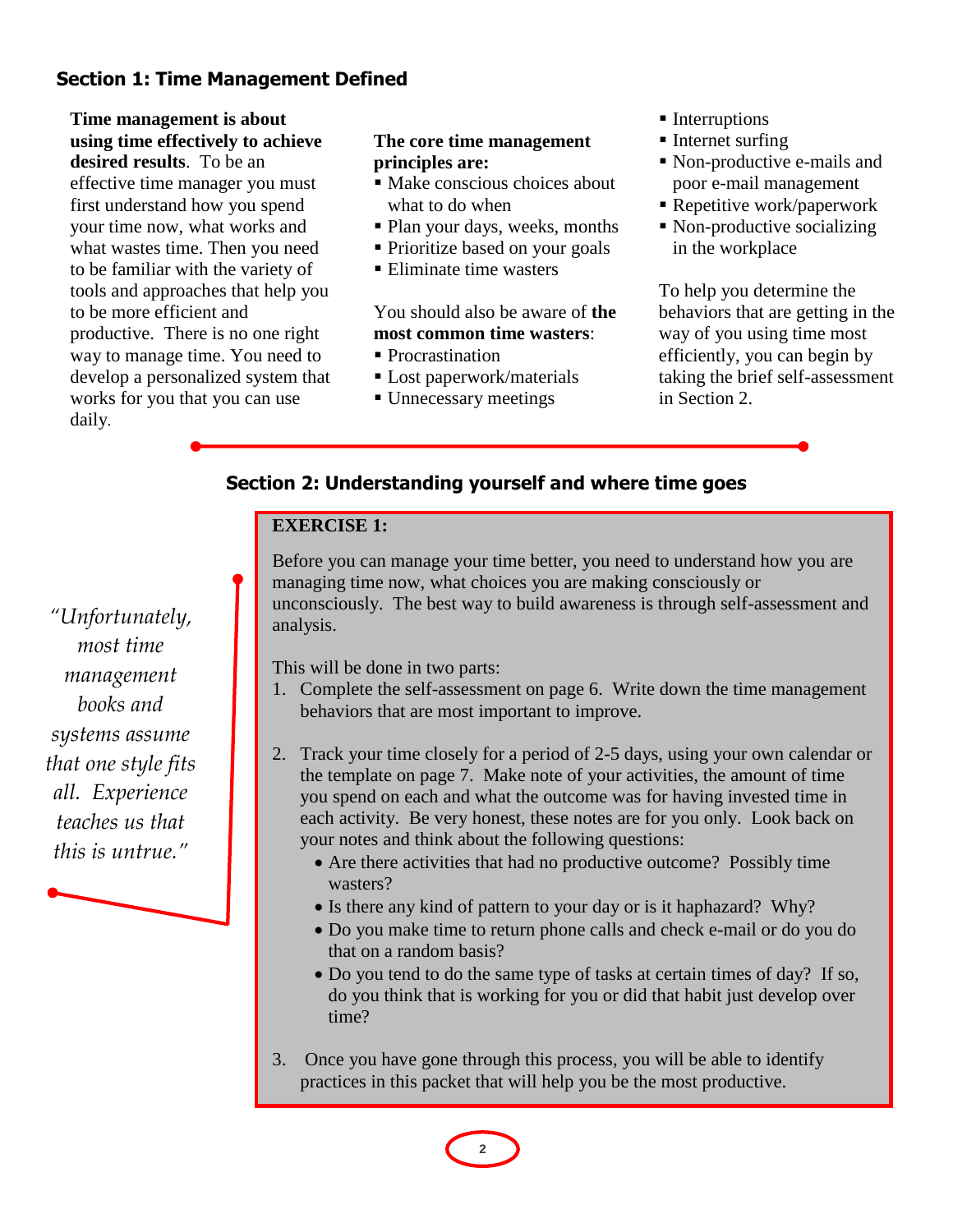## **Section 3: Organizing**

One of the top time wasters in business is misplacing things. The average person loses about three hours a week searching for "lost" things. So, if you can access things quickly, you save time. Perhaps the most problematic area at work is your desk.

We each have a desk management style. Do you stack things in organized piles? Do you stuff things wherever there's space? Do you spread things out? Do you sling things – onto the desktop, chairs, filing cabinets, the floors? Do you sort things and store them where they belong?



*Whatever your style, be sure to clean your desk at the end of each day. The only stacks on your desk should consist of sorted, essential things.* 

### **These simple suggestions work for most styles:**

- Use the top of your desk only for active projects and supplies you use most.
- Keep small supplies in a top drawer. Allow only a few of each essential item on the desk surface.
- Maintain a tickler file in the bottom desk drawer. That's a set of 31 folders, one for each day of the month, followed by 11 folders, for the months that follow. Just drop things into the appropriate folder. Then every morning check that day's folder.
- Use three trays, or a filing stand, for prioritizing items (The ABC system is covered below).
- Maintain order in your filing cabinets.
- Maintain your electronic files so they can be easily accessed:
	- o Develop a naming convention and stick to it
	- o Create folders and sub-folders, as needed
	- o Do not let your desktop fill with documents file them as you would a paper file.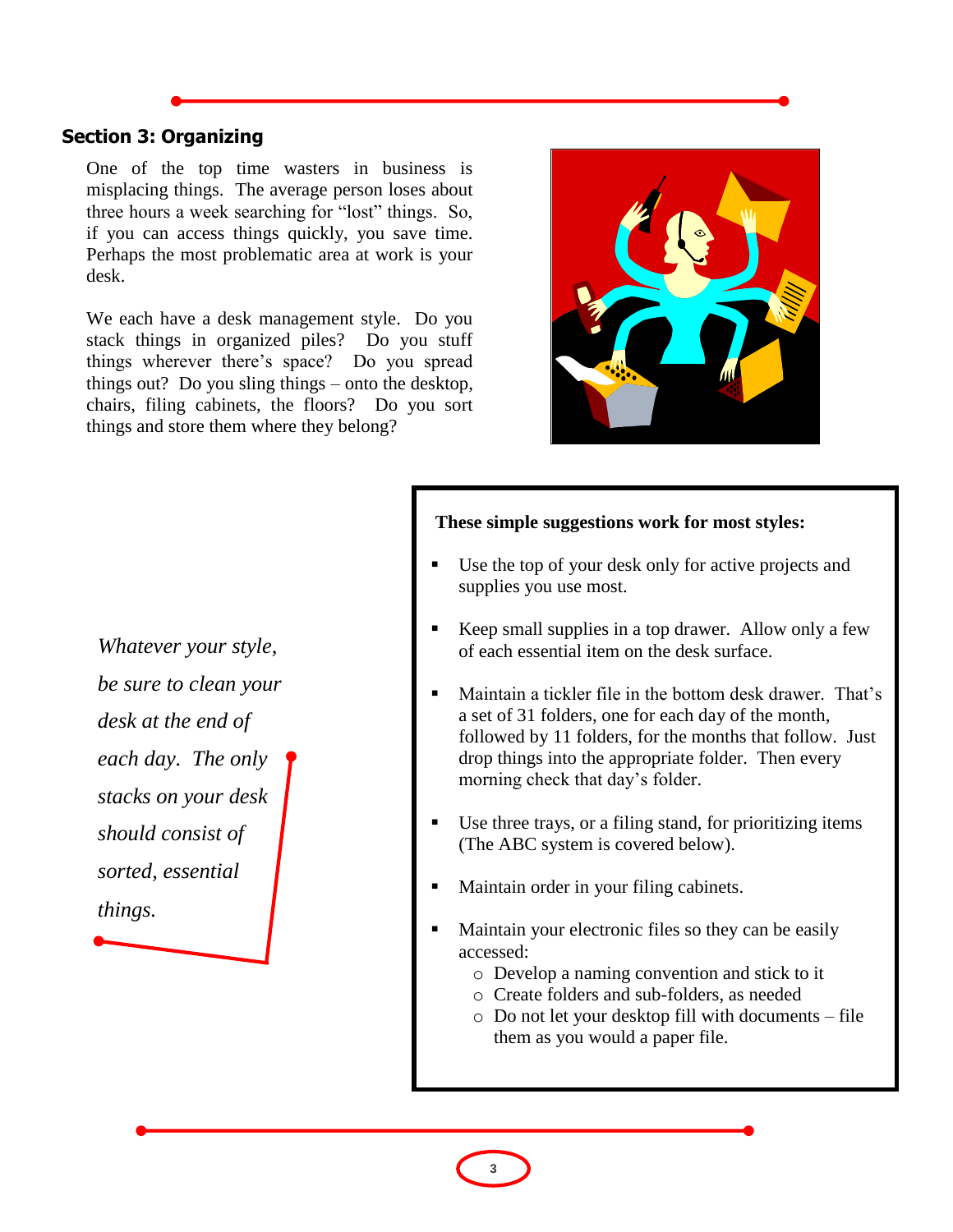## **Section 4: Prioritizing: ABCs**

If your priorities are unclear in both your work and home life, it will be difficult to achieve goals and make progress. Setting priorities provides direction for how you spend your time. One option for prioritizing is using the ABC system. This system is taught by virtually every time management expert and utilized in various forms by all those who have good time management skills.

It is very basic: give each task a value of A, B, or C, as follows:

- **A =** *critical and immediate, must be done soon***.** If an A task is left undone by the defined deadline, there would be serious consequences for you, the department or those depending on the task and its relation to other work being done.
- **B =** *important, slightly less time-sensitive*. A B task is not as pressing as an A task but it is still very important. If postponed for too long, a B task can easily rise to an A.
- **C** = *Not time sensitive*. This is a task that can be put off, if necessary, without significant consequences.

This system allows you to be objective about prioritizing tasks. If there are too many tasks with the same priority, make distinctions: for example, A1, A2, A3.

*Important Note: You must review your priorities with your supervisor/manager on a regular basis to make sure that the two of you agree on what is most important. If you do this in isolation, you run the risk of not meeting deadlines that are critical to the department and organization.*

Remember, time management is different for each individual. There are many ways to apply the ABC approach. You may want to try some of these ideas:

- **Value and fully utilize your organizer** (this can be Groupwise, Outlook or a Day Planner): Make a list of all your tasks and label every task listed as A, B, C. Of course, this recommendation assumes you have some sort of organizer. If you don't, you are going to need to start using one. Labeling your tasks may prompt you to rearrange the order in which you address them.
- **Value your to-do list**: List things to do in random order. Then assign each a letter value. This list should drive your scheduling.
- **Equip your desk, or computer, with a three-tray filing system**. Label the top tray A, the next highest B, and then C. Put each project or other piece of work in a folder and file in the appropriate tray. Every morning, review the A's and B's, moving items up as needed.
- **Use Index Cards or Post-its (variation of a to-do list)** Some people like the flexibility of using index cards or post-its, in addition to their organizer. To do this, write each task on a separate index card/post-it and then place them in order of importance based on the ABCs. This system has some advantages. First, some people like the feeling of flexibility and freedom in working with pieces you can move around. Second, this system is easier to work with in teams. Third, it enables you to see "at a glance" what your next task is rather than rummaging through your desk.

**4**

## **EXERCISE 2:**

- **1. Look at your desk /office and identify 3 things to change that will improve your time management based on what you have read so far.**
- **2. Block time in your schedule to make those changes – you do not have to do them all at once.**
- **3. If prioritizing is an issue, schedule a meeting with your supervisor to review your ABC's and make sure the two of you agree on how you spend your time.**

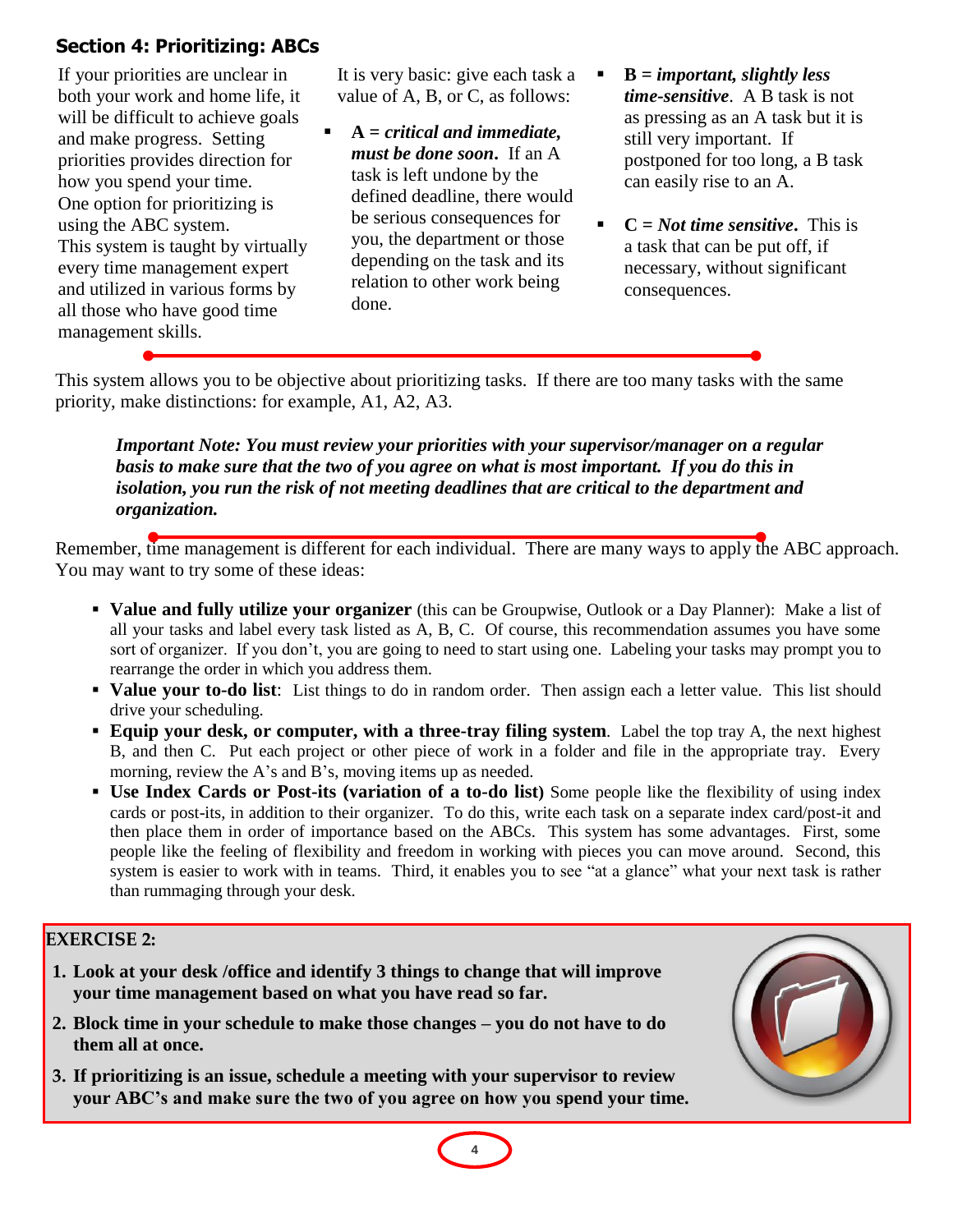## **Section 5: Scheduling Time Example 1** Build in a little cushion time to

If you have a good idea of your fixed appointments and important tasks during any given week, it will provide a clear picture of when time is available to work on important goals and projects.

### **Scheduling Tips:**

- Take charge of your time and schedule.
- Create a plan of action for your days, weeks, months. Schedule for the short term and the long term simultaneously.
- Choose your organizational tools (i.e., planner, calendar, Outlook) and use them consistently – keeping your schedule and "todo" lists in one reliable location.
- allow for unexpected delays, especially before and after meetings.
- Allow for flexibility as needs and priorities change. Be ready to "let it go" if necessary; not all days go according to plan.

### **Socialize Intelligently:**

Socializing in excess can consume a lot of time. That's a concern for many managers because of the negative impact on productivity. However, a workplace that is 100% work would be very grim. The goals should be to socialize in reasonable amounts so that it doesn't negatively impact your performance.

If your job is task-oriented, you

may need breaks for human contact – but keep them brief. If your job is people-oriented, you may need to schedule quiet periods to focus on getting your work done.

### **On-Going Self-Management**

You are the only one that can manage your time, it cannot be done for you.

### Keep focused, and remember:

- Time cannot be saved or stored.
- We must manage ourselves in relation to time, not the other way around. It is the way we use time that matters; not how much we have.
- Any bad habits must be changed to better control our use of time.

## **Section 6: Procrastination**

- Procrastination is the postponing of activities, often to an excessive level. It results in wasted time, missed opportunities, low performance and high stress. People procrastinate for many reasons, including: fear of failure, don't know where to start, unpleasant tasks, other distractions, lack of focus.
- Procrastination is a habit that will take time to change. You need to identify what the cause is for you and then use the strategies offered below to fix it. Seek help from your co-workers or supervisor if you need it.

**Strategies: Tasks**

#### *Phases of Procrastination: Do any of these seem familiar? "I've got to start soon" "I should have started earlier" "There's still time" "Why bother? I can't finish it anyway" "I will not do this to myself again"* **Strategies: Environment** • Close your door and clean up clutter. • Remove food, magazines, and other distractions from the workplace. • Tell your co-workers to try not to disrupt during a block of time you have scheduled to complete a task. • Put a reminder for you to FOCUS where you can see it. • Complete your most unpleasant tasks first, early in the day. • Break large jobs into smaller pieces. • Determine a time to make a decision and share the deadline with others. • Reward your accomplishments. • Do something – no matter how small.

**5**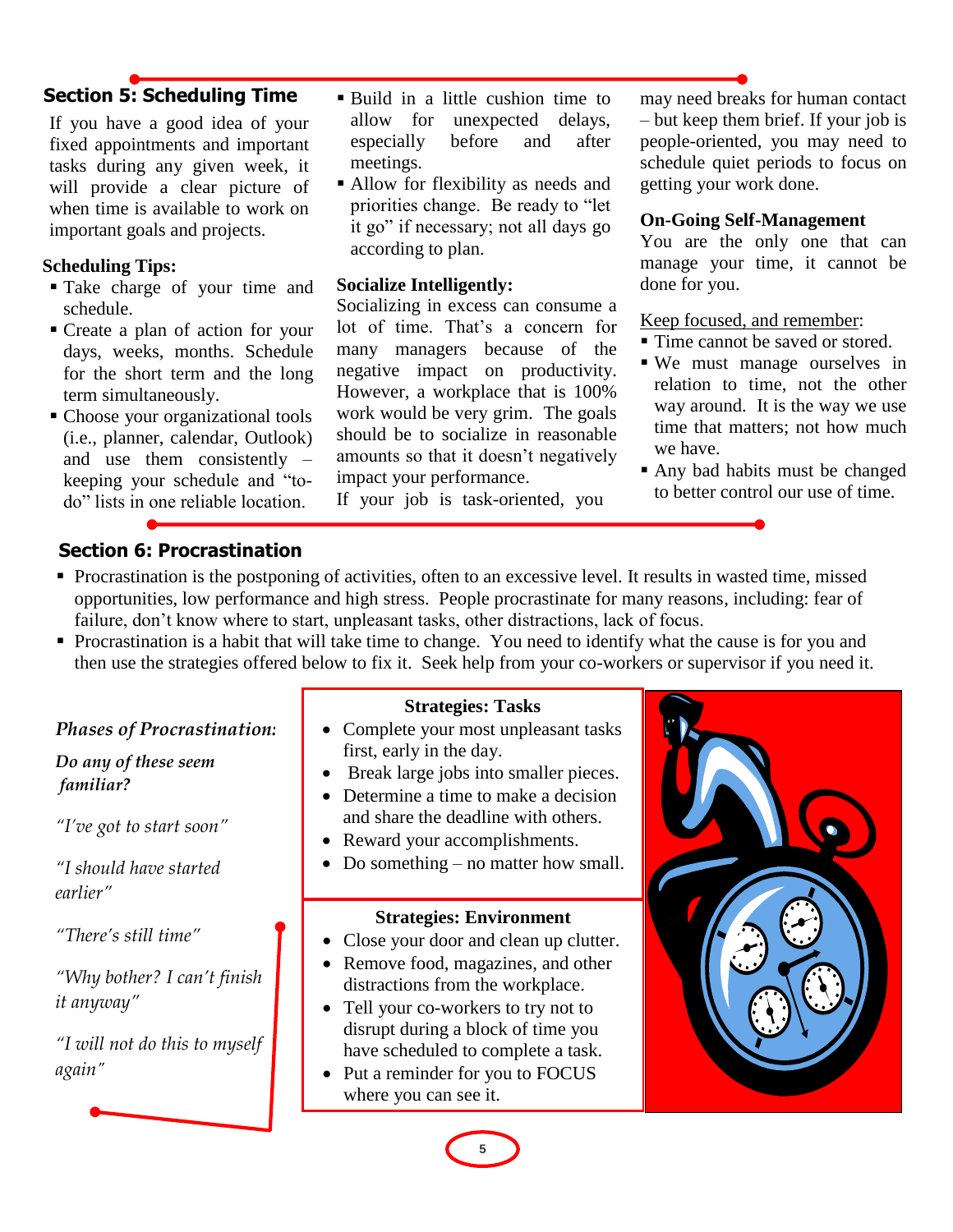## **Section 7: Interruptions and Distractions**

There are many distractions in the workplace. Among the most common are: people stopping by to visit, phone calls, constant e-mail, office parties/events, hunger, fatigue, anxiety and/or stress. You cannot completely avoid interruptions or distractions but here are some helpful tips to minimize them:

- Inform others of your work and your timelines. This will help in minimizing "drop in" visits.
- When someone asks for your time, suggest a specific time later in the day rather than dropping what you are working on.
- Send calls to voicemail while you are completing a task, let your supervisor and co-workers know that you won't be answering the phone for a period of time and why.
- Stand up when you are ready to end a conversation to signal others that you have to move on.
- Use a reminder that you will see: "Is What I Am Doing Right Now Related to My Goals?"
- Utilize the strategies in Section 5: Procrastination.

## **Section 8: Managing E-mail**

You control your e-mail: when you process it, how you use it, and setting these expectations with others. E-mail can occupy your entire day, so you need to have strategies to deal with it effectively. By checking e-mail only at certain times of day, or upon completion of significant tasks, you may find that you have much more time to get your work done.

## **E-Mail Productivity Tips:**

Minimize the distraction of a pop-up box by shutting it off.

- Take action on each e-mail: delete it, file it, or reply/act.
- Turn e-mails into calendar appointments or tasks: avoid using your inbox as a "to-do" list.
- Create folders for keeping track of important e-mails.
- Write descriptive subject lines with calls to action to catch attention, promote quick response and easy filing.
- Copy only those who need to know to minimize the replies.
- Designate blocks of time in your schedule to check email; start with 3-4 times a day and gradually reduce to 2-3 times.
- Be sure your approach is agreed to by your supervisor and aligns with your job requirements.

## **Additional Time Savers**

- Use a tray on your desk for paper items associated with e-mail you want to send; label accordingly.
- Sort incoming messages by subject or author to process related emails. Unsubscribe or remove your email address from unwanted or unread mailings.
- Delete messages with attachments after you save them. Don't use your e-mail system as a filing cabinet.

## **EXERCISE 3:**

Looking back at the time log you created in your self-assessment, estimate how much time you lose in a day to procrastination and unproductive interruptions. Write down your estimate in hours here:

For the remainder of today – or choose

another day this week – track time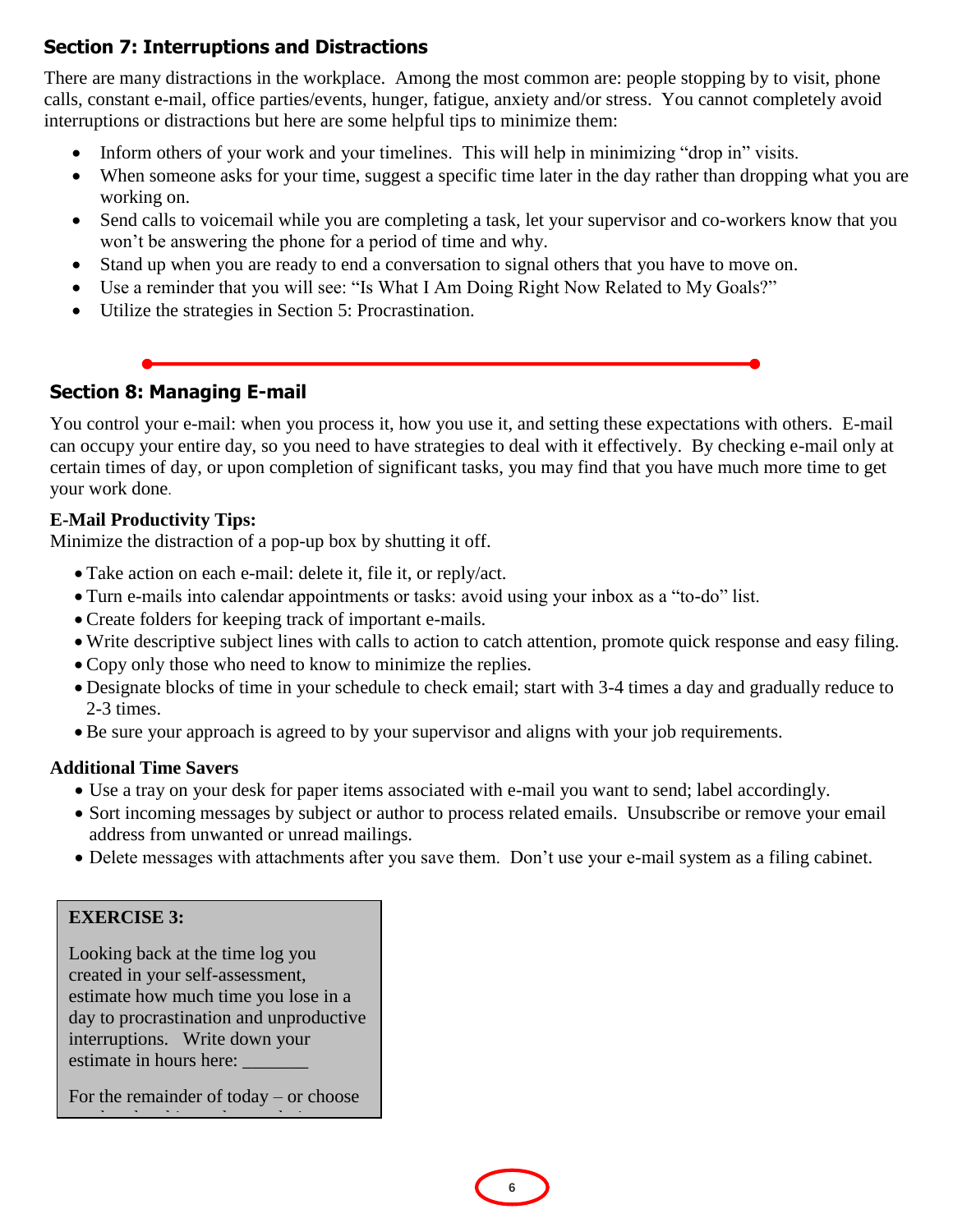## **Section 9: Managing Paperwork**

Many people feel overwhelmed by paper and it becomes a key factor in slowing people down, making things feel out of control. Someone who manages paper well will be able to find what they need quickly and have it organized so others can find things, if necessary.

There are three steps to the paperwork process:

## **1) Sort items into categories**

- If you are overwhelmed by this in the beginning, start with small chunks.
- Touch each item only once. Make a decision about what to do with it and follow-through.

## **2) Take action: act/complete, file, or toss!**

- If a piece of paper only needs a brief response, do it now.
- If a more thoughtful response is required, schedule a task.
- Ask "How important is this information? Do I already have it electronically?" If possible, toss.

## **3) Maintain a paperwork routine.**

- Keep hanging file tabs on one side of the folder only.
- Block out time for dealing with clutter: 15 minutes a day, one hour a week, etc.
- Use files, containers and other desk accessories for easy organization.
- Schedule a short filing session once a day, week and month.

## 4) **Avoid loose pieces of paper.**

- Have a notebook with you at all times to minimize scrap pieces of paper.
- File loose pieces of paper/mail as soon as possible.

## **Section 10: On-Going Self-Management and Action Planning**

You are the only one that can manage your time; it cannot be done for you.

Keep focused, positive, and remember:

- Time cannot be saved or stored.
- We must manage ourselves in relation to time, not the other way around.
- It is the way we use time that matters; not how much we have.

## **EXERCISE 4:**

## **ACTION PLANNING**

- 1. Review the contents of this packet and your notes from exercises 1, 2 and 3.
- 2. Complete the Action Plan on the final page of this packet.
- 3. Schedule a meeting with your supervisor to share what you have learned, what actions you plan to take, and what support you need to be successfu1!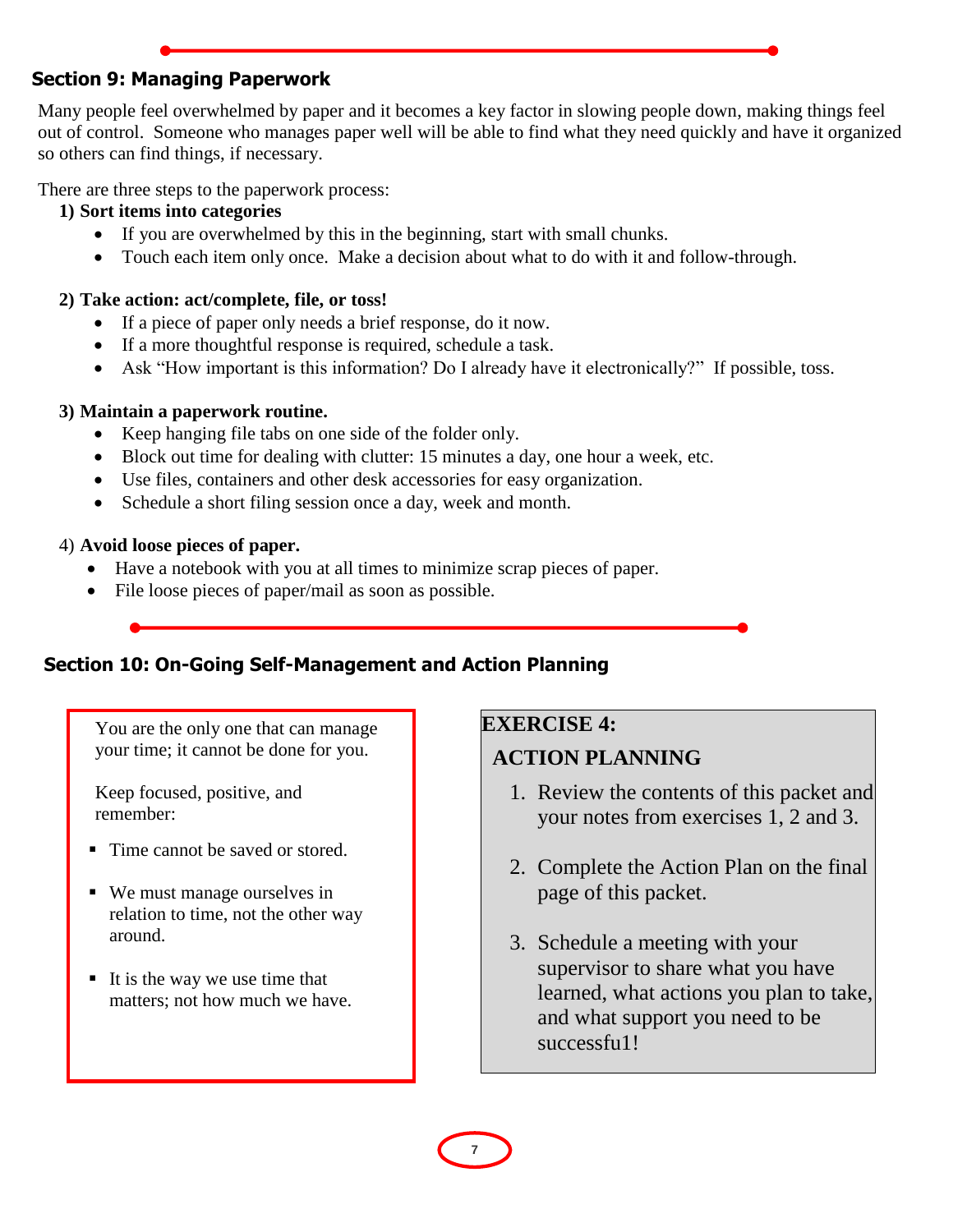## **Section 10: Self-Assessment**

## **Survey**

**Instructions**: The purpose of this activity is to help you learn about what you need to be a good time manager and to help you create an action plan to improve your time management skills. Place an X in one of the boxes to the right of each item, depending on how you see yourself today. Please be honest with yourself – do not try to guess the "right answer." Remember, time management is different for everyone.

|                | <b>Time Management Behaviors</b>                             | Always | Frequently | Sometimes | Rarely | Never |
|----------------|--------------------------------------------------------------|--------|------------|-----------|--------|-------|
| 1              | Know my priorities and use them to focus                     |        |            |           |        |       |
| $\mathfrak{2}$ | Schedule my week, noting important tasks                     |        |            |           |        |       |
| 3              | Use the first 5-10 minutes of the day to plan                |        |            |           |        |       |
| $\overline{4}$ | Use organizational tools effectively                         |        |            |           |        |       |
| 5              | Review my priorities and deadlines with my manager regularly |        |            |           |        |       |
| 6              | Have my calendar and tasks easily accessible and up-to-date  |        |            |           |        |       |
| $\overline{7}$ | Keep a notebook handy to capture requests and information    |        |            |           |        |       |
| 8              | Take time to listen to coworkers                             |        |            |           |        |       |
| 9              | Am able to say "no" when necessary                           |        |            |           |        |       |
| 10             | Know exactly where my time goes everyday                     |        |            |           |        |       |
| 11             | Accurately estimate how long tasks will take                 |        |            |           |        |       |
| 12             | Have a system of prioritizing                                |        |            |           |        |       |
| 13             | <b>Effectively handle interruptions</b>                      |        |            |           |        |       |
| 14             | Manage paper effectively                                     |        |            |           |        |       |
| 15             | Have an organized and orderly workplace                      |        |            |           |        |       |
| 16             | Spend a lot of time on e-mail                                |        |            |           |        |       |
| 17             | Procrastinate on tasks or projects that are difficult        |        |            |           |        |       |
| 18             | Frequently feel exhausted and stressed                       |        |            |           |        |       |
| 19             | Am often late to meetings and activities                     |        |            |           |        |       |
| 20             | Multitask at work                                            |        |            |           |        |       |
| 21             | Eat lunch at my desk more often than not                     |        |            |           |        |       |

nded "sometimes" "rarely" or "never" to items 1 responded "always," "frequently," or "sometimes" to items 17-21, there are definite improvements you can make to your time management skills / approaches. Write the 2-3 time management areas you need to  $r = 0$  and  $r = 0$ improve the most below and keep these in mind as you go through the rest of the program. Self-Analysis: If you responded "sometimes," "rarely," or "never" to items 1 through 16 AND/OR

The time management behaviors I think I need to improve the most are:

asked about your

to remind readers to mark organization. 2.\_\_\_\_\_\_\_\_\_\_\_\_\_\_\_\_\_\_\_\_\_\_\_\_\_\_\_\_\_\_\_\_\_\_\_\_\_\_\_\_\_\_\_\_\_\_\_\_\_\_\_\_\_\_\_\_ the interesting calendars for a regular for a regular for a regular for a regular for a regular for a regular<br>The interesting calendars for a regular for a regular for a regular for a regular for a regular for a regular  $\overline{\mathbf{3.}}$ 

 $1.$ 

**8**

You can also use the space of the space of the space of the space of the space of the space of the space of the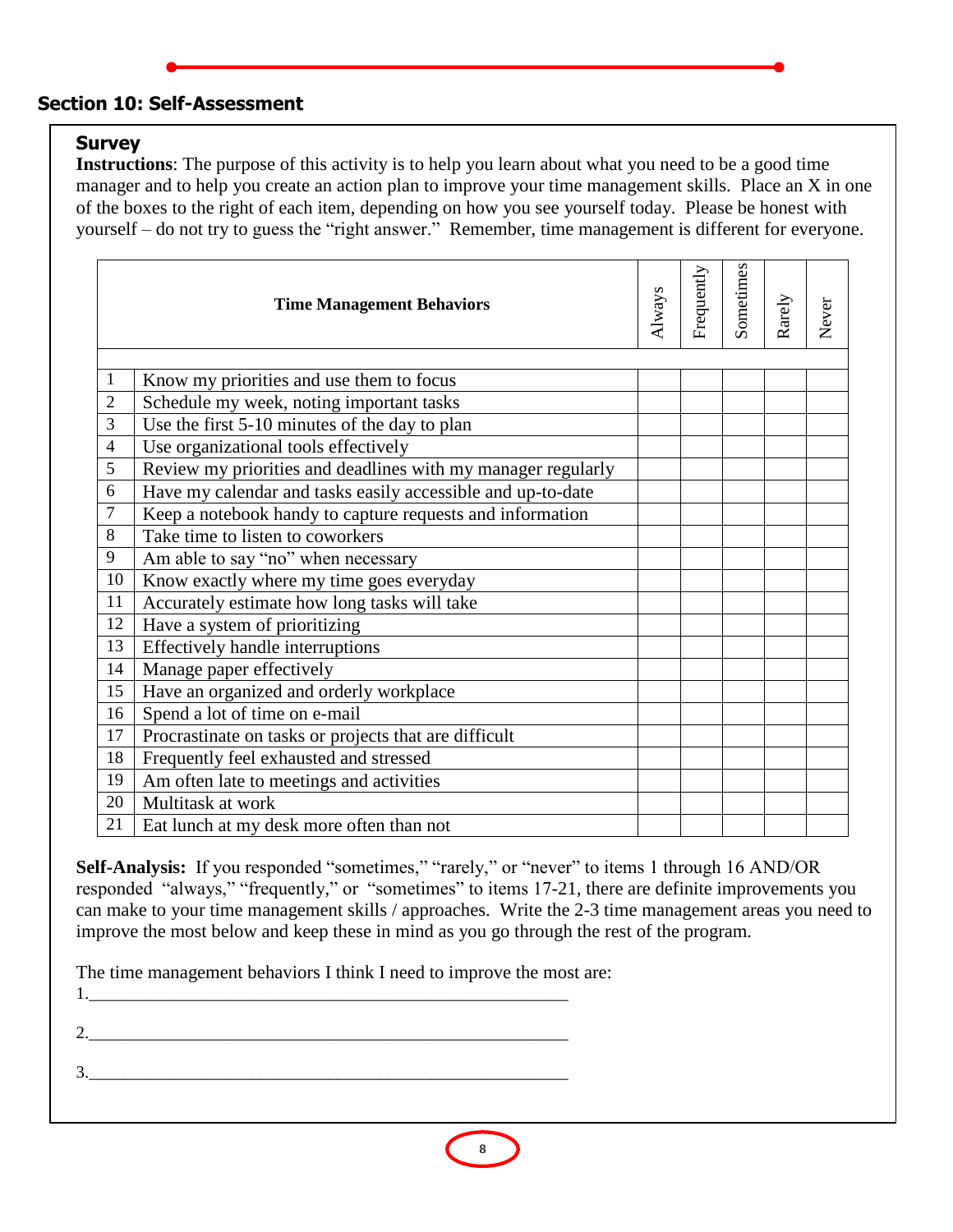## **Section 10: Self-Assessment**

| <b>Time Tracker</b> |        |        |         |           |          |        |          |
|---------------------|--------|--------|---------|-----------|----------|--------|----------|
|                     | Sunday | Monday | Tuesday | Wednesday | Thursday | Friday | Saturday |
| 6:00                |        |        |         |           |          |        |          |
| 7:00                |        |        |         |           |          |        |          |
| 8:00                |        |        |         |           |          |        |          |
| 9:00                |        |        |         |           |          |        |          |
| 10:00               |        |        |         |           |          |        |          |
| 11:00               |        |        |         |           |          |        |          |
| Noon                |        |        |         |           |          |        |          |
| 1:00                |        |        |         |           |          |        |          |
| 2:00                |        |        |         |           |          |        |          |
| 3:00                |        |        |         |           |          |        |          |
| 4:00                |        |        |         |           |          |        |          |
| 5:00                |        |        |         |           |          |        |          |
| 6:00                |        |        |         |           |          |        |          |
| 7:00                |        |        |         |           |          |        |          |
| 8:00                |        |        |         |           |          |        |          |
| 9:00                |        |        |         |           |          |        |          |
| 10:00               |        |        |         |           |          |        |          |
| 11:00               |        |        |         |           |          |        |          |

**NOTES:**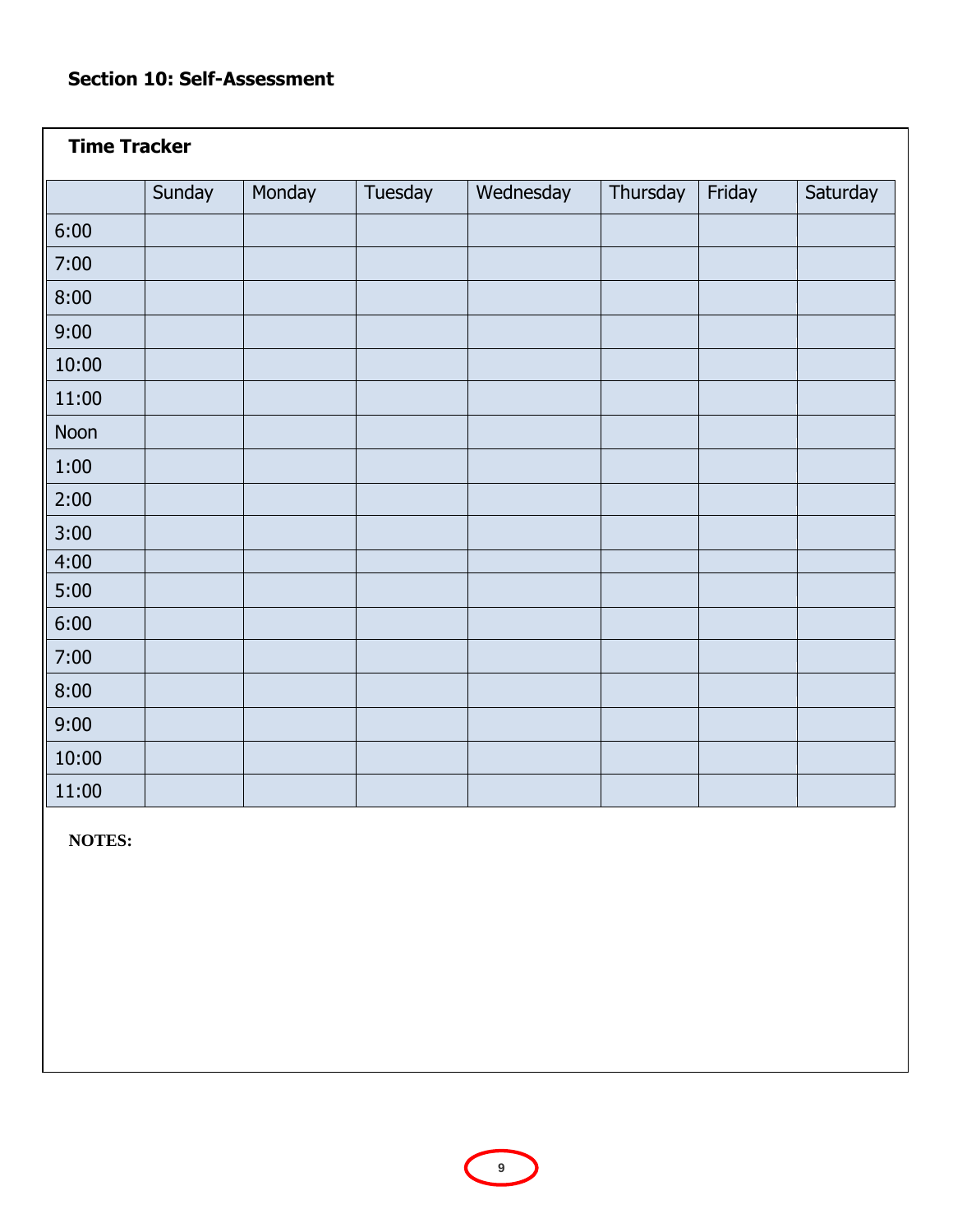## **Section 10: Action Plan**

Based on your self-assessment and techniques you have learned, complete the following action plan and review it with your manager. After you both agree on the action plan, set-up a follow-up meeting in 3-4 weeks to discuss if the changes you are making have been effective and what the next steps are. Be sure to ask for regular feedback from your manager on time management skills as well as other areas of performance.

Action Plan for Improved Time Management

- 1. I commit to engaging in the following three behaviors to improve my time management:
	- $a.$ b. \_\_\_\_\_\_\_\_\_\_\_\_\_\_\_\_\_\_\_\_\_\_\_\_\_\_\_\_\_\_\_\_\_\_\_\_\_\_\_\_\_\_\_
	- $c.$
- 2. I will use the following three tools or techniques to improve my time management:
	- $a.$ b. \_\_\_\_\_\_\_\_\_\_\_\_\_\_\_\_\_\_\_\_\_\_\_\_\_\_\_\_\_\_\_\_\_\_\_\_\_\_\_\_\_\_\_  $c.$
- 3. I am setting the following deadlines to incorporate these behaviors and tools into my daily routine:

| Deadline Date | Behaviors/Tools | <b>Expected Outcome/Improvement</b> |
|---------------|-----------------|-------------------------------------|
|               |                 |                                     |
|               |                 |                                     |
|               |                 |                                     |
|               |                 |                                     |
|               |                 |                                     |
|               |                 |                                     |
|               |                 |                                     |
|               |                 |                                     |
|               |                 |                                     |
|               |                 |                                     |

We agree to have a follow-up meeting on  $\qquad \qquad$  to review level of improvement in time management based on the above expectations.

|  | Participant Signature: | -)ate |  |
|--|------------------------|-------|--|
|--|------------------------|-------|--|

| $\sim$<br>Supervisor's Signature: |  |
|-----------------------------------|--|
|                                   |  |

For completion credit, fax this page and evaluation form to 732-235-9509.

**Comments from Follow-Up Meeting:**